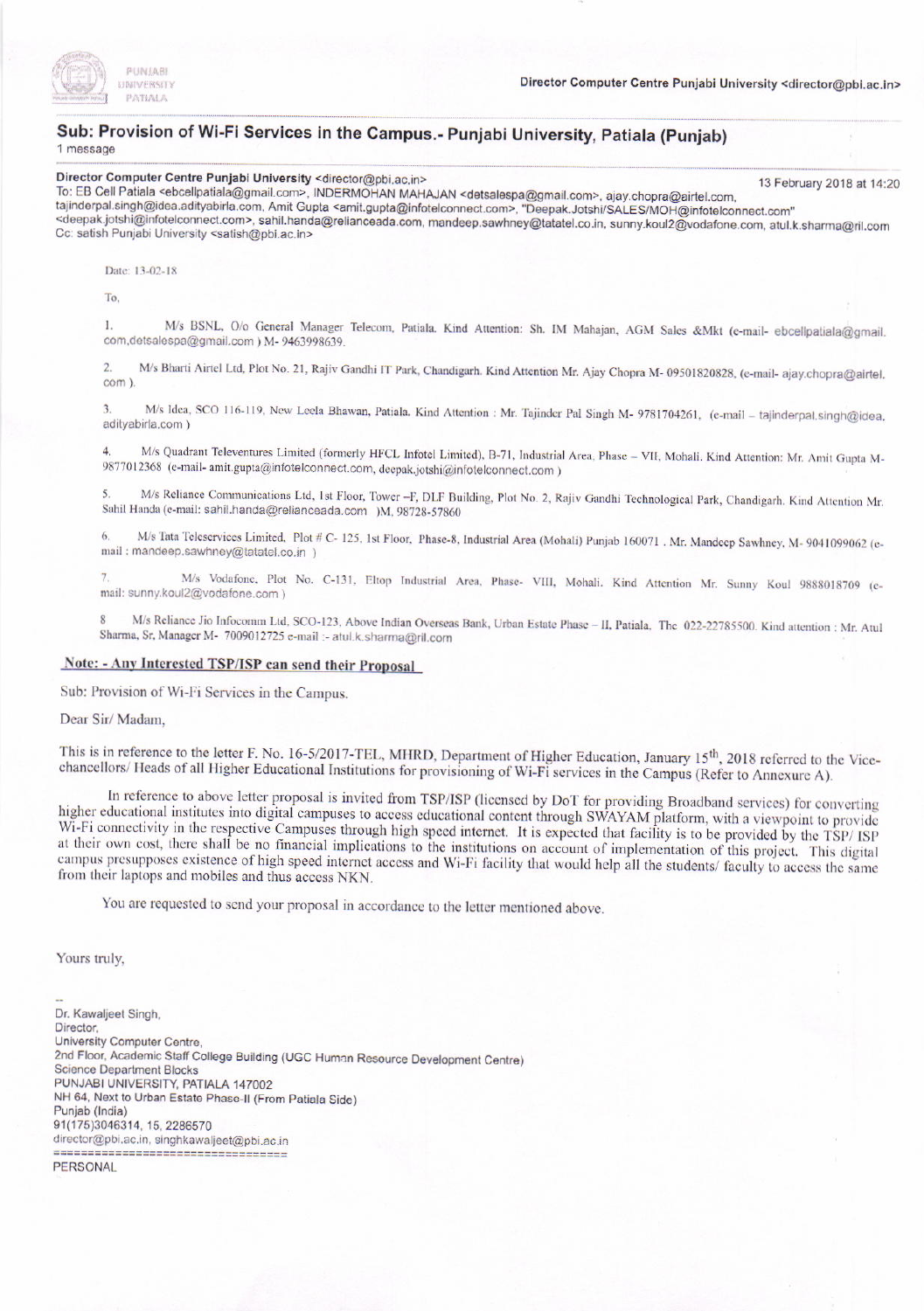

#### F. No. 16-5/2017-TEL **Government of India** Ministry of Human Resource Development **Department of Higher Education**

Shastri Bhavan, New Delhi January, 15<sup>th</sup> 2018

## To The Vice Chancellors/Heads of all Higher Educational Institutions

### Sub: Provision of WiFi services in the campus

Sir/Madam,

The National Convention on Digital Initiatives for Higher Education held in New Delhi on 9<sup>th</sup> July 2017 has resolved to take all steps required for converting higher educational institutions into digital campuses so as to access educational content through SWAYAM platform. The digital campus presupposes existence of high speed internet access and WiFi facility that would help all the students/faculty to access the same from their laptop and mobile.

The creation of digital campus would require a larger national effort  $2.$ involving both private and public players. Some Telecom service providers (TSP) have already evinced interest in participating in this effort. In order to effectively channelize the opportunities that opened up in this regard, the Heads of the higher educational institutions may be advised to contact the Telecom Service Providers (TSP)/ Internet Service Providers (ISPs) (licensed by Department of Telecom for providing Broadband services) for provision of WiFi services in their respective campuses subject to the minimum standards suggested in the enclosure. It is expected that the facility is to be provided by the TSP/ISP at their own cost, there shall be no financial implications to the Institution on account of implementation of this project.

by the sent be letter may this purpose,  $\overline{3}$ . For telecom/internet service University/College/Institution to the licensed providers, and also post it on their respective websites, for their offer to be sent by 15<sup>th</sup> Feb 2018. For this purpose, the list of Telecom Service providers approved by the Dept of Telecom is available at:

http://www.dot.gov.in/sites/default/files/LIST%20OF%20LICENSEES%20as %20on%2015012014 0.pdf?download=1

The list of Internet Service Providers licensed by the Dept of Telecom is available at: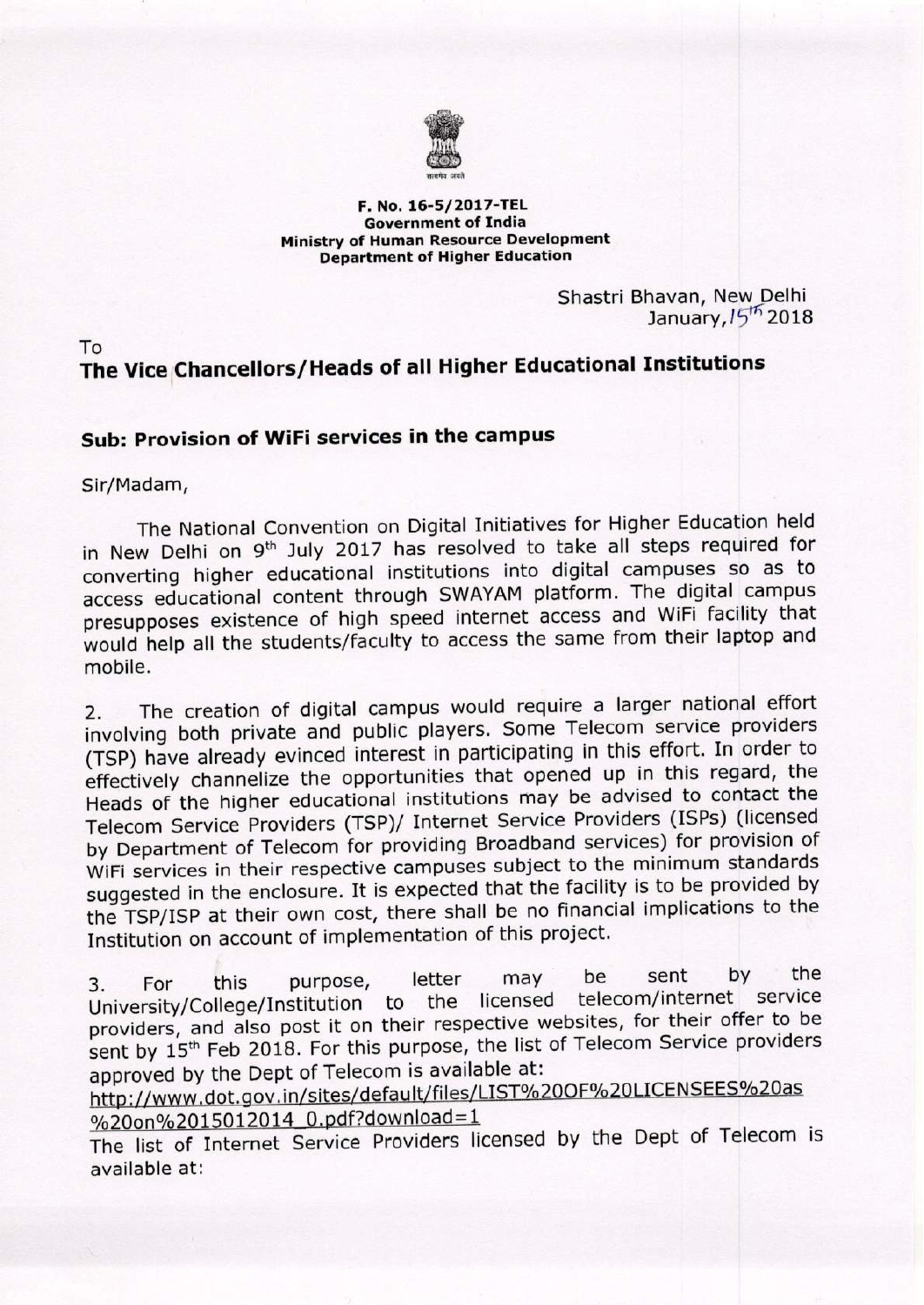http://dot.gov.in/sites/default/files/List%20of%20ISP%20Licenses%20-%20May%202017.pdf?download=1

The Universities may advise all the institutions in their purview to  $4.$ finalize the details and facilitate an early execution so that WiFi in all higher educational institutions would be made available by 15<sup>th</sup> August 2018.

For any clarification or assistance on the guidelines, the Institutions can 5. send a mail to wifimhrd@gmail.com.

Yours sincerely

MNarayaran (Malathi Narayanan)

**Deputy Secretary(TE)** 011-23385220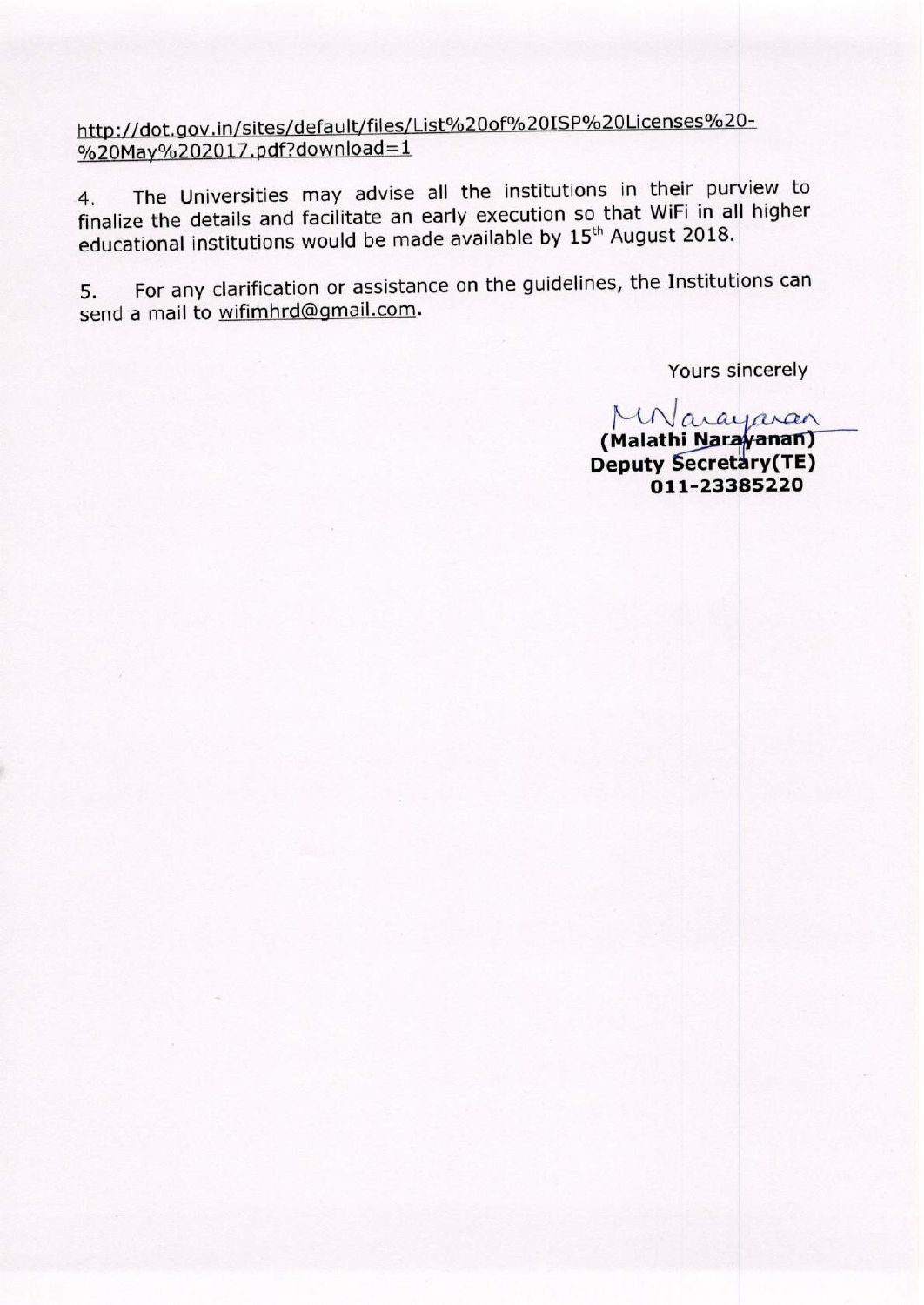# Minimum standards for the provision of WiFi service in the campuses

- a) The role of the TSPs: The TSP desirous of participation in this effort shall be responsible for the following:
	- Conduct the site survey, design, build-own-operate and manage i. state-of-the-art carrier grade Wi-Fi services at the Institution campus, meeting the optimal coverage and adequate capacity to serve the data download requirements of the students, teaching and non-teaching staff at the campus.
	- Deploy network equipment which shall have carrier grade ii. features such as High Availability, High Reliability, Multiple Redundancy levels, Low Maintenance and Low MTTR.
	- Set up network inside the college, which would consist of optical iii. fibre, Access switches, Wireless Access Points, Security equipment (UTM and Firewall) etc meeting the cost from his own resources. The fibre should also be made available to the institution free of cost for running the campus LAN.
		- Provide Wi-Fi services that support the centralized provisioning,  $iv.$ monitoring and enforcing the policies for the subscribers with associated 24\*7 monitoring of the network infrastructure on end-toend basis covering access, backhaul and internet gateway facilities.
	- b) Service standards: The TSPs shall maintain the following service standards:
		- The TSP should offer free data, which shall not be less than 1 GB  $\mathbf{i}$ . the faculty) in (students) and user per month per this of period university/Institute/college entire the for arrangement.
			- The data speed should not be less than 4 Mbps.
		- ii. WiFi service shall be available at the hotspots selected by the iii. Institution.
		- minimum of two devices allowed a user shall be Each iv. (Laptop/Smartphone) concurrently.
		- The broadband network of the TSP should be interconnected to the V. National Knowledge Network (NKN) at their own cost, so that access to the Educational resources connected to NKN is available to all users from the colleges.
	- c) Condition of provision of service
		- The TSP would not have any exclusivity to provide service in the i. University/Institute/College.
		- The TSP is free to offer any other service which is permitted ii. under their licence. The users would be free to select the service and tariff package of their choice.